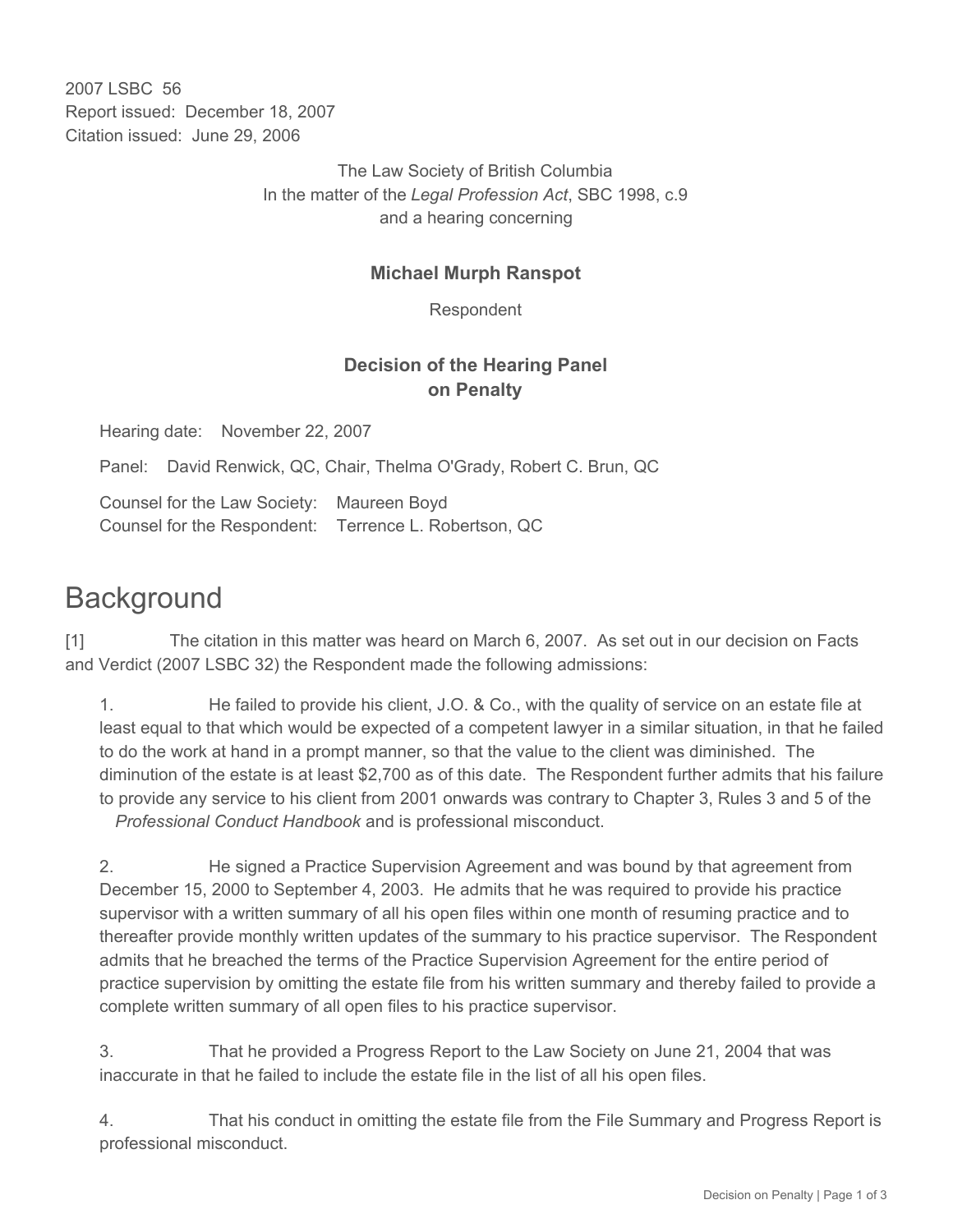[2] At the conclusion of the March 6, 2007 hearing, this Panel accepted the admission by the Respondent that the conduct described in the citation amounted to professional misconduct.

[3] On November 22, 2007, the Panel reconvened to hear submissions as to penalty.

[4] At the commencement of the hearing we were advised by counsel that the Respondent would be giving *viva voce* evidence.

[5] The focus of the Respondent's evidence was directed to the date upon which he remembered that he had retained custody of the estate file that is the subject of this complaint. While the Respondent was not sure exactly when it was that the estate file came back into his possession following his suspension in 1997, he testified that it was not until he received a phone call from the Office of the Public Guardian and Trustee on June 30, 2004 that he recalled he had custody of the estate file. That date was significant in that, on June 21, 2004, the Respondent had submitted a progress report to the Law Society of British Columbia that listed all of his open files. The estate file was not mentioned in that report. Obviously, if the Respondent had been aware of the existence of the estate file on June 21, 2004, then his progress report made to the Law Society that failed to include the estate file would have been falsely made.

[6] After examination, cross-examination and questions from this Panel, it was the conclusion of this Panel that the Respondent had forgotten about the existence of the estate file during the critical period between December 15, 2000, when he entered into the Practice Supervision Agreement, and June 21, 2004, when the progress report was filed.

## **Submissions Received**

[7] Counsel for the Law Society argued that, if this Panel concluded that the Respondent had knowingly failed to list the estate file, as required under the Practice Supervision Agreement, a period of suspension would be appropriate.

[8] Counsel for the Respondent argued that the omission was not intentional and in those circumstances a fine would be appropriate.

[9] Both counsel agreed that, in any event, the Respondent would be responsible for costs in the amount of \$8,300.

## **Analysis and Legal Reasoning**

[10] If the Panel had concluded that the Respondent had intentionally failed to list the estate file in his progress reports, then we would have agreed with the submission of the Law Society that a period of suspension would be appropriate. As noted above, we have accepted the Respondent's evidence that he had forgotten about the existence of the Estate file during the relevant period.

[11] In reaching this conclusion, we were mindful of the fact that the Respondent had previously been the subject of an 18-month suspension from practice, in part as a consequence of problems resulting from alcohol abuse and depression in the mid-1990s. From 2001 onward, he had been attempting to rebuild his practice, and it simply made no sense to conceal the existence of the estate file, which could have been the subject of legal work that he could have performed for a fee.

[12] It seemed to this Panel that the problems that resulted in the lengthy suspension of 18 months starting in 1997 played a part in the Respondent's current situation in that they provided at least a partial explanation as to why he forgot about the existence of the estate file during all times relevant to these